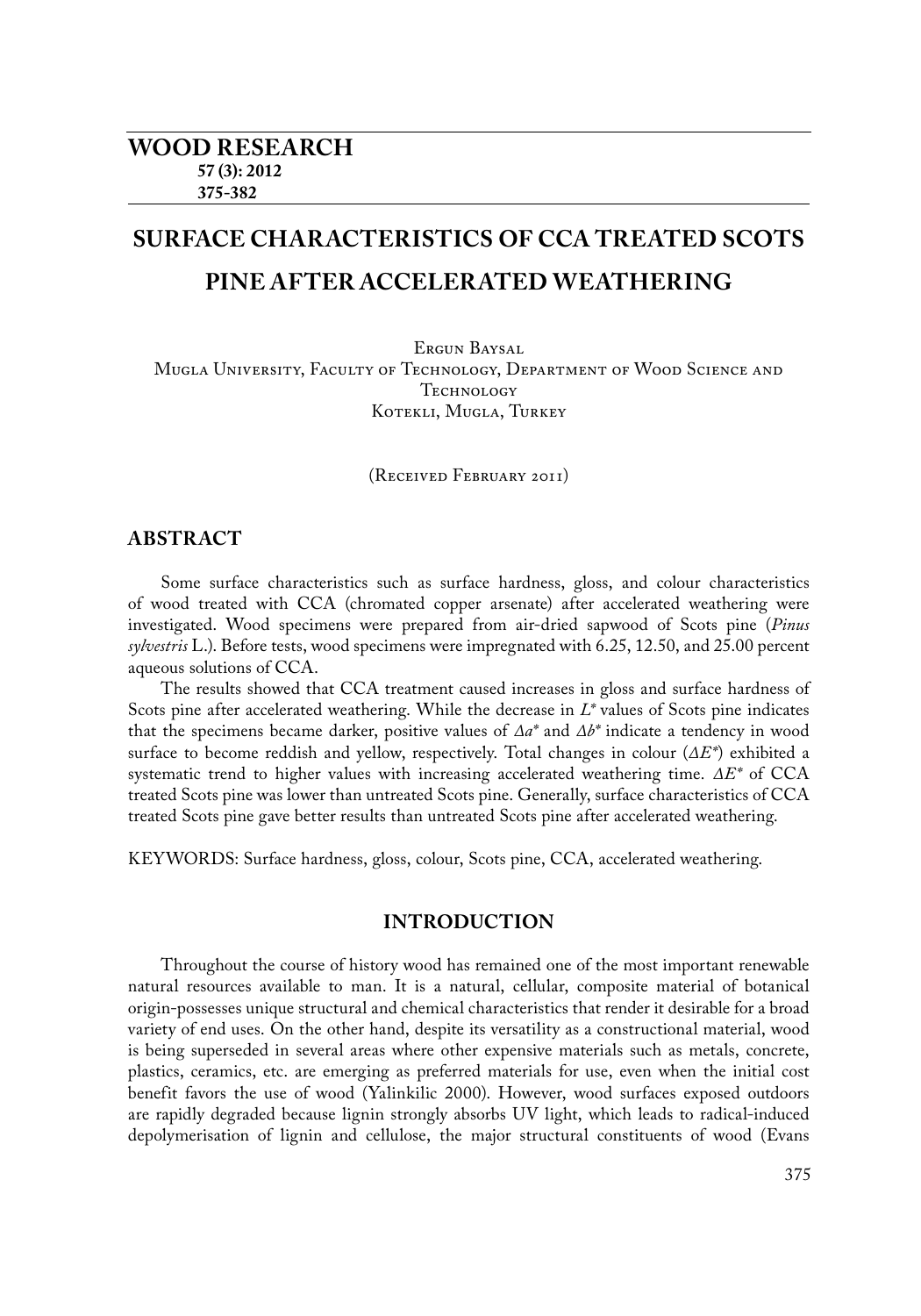#### **WOOD RESEARCH**

et al. 2002). The ultraviolet (UV) light portion of the solar radiation and the presence of moisture are the main causes for the weathering degradation of wood (Feist and Rowell 1982; Denes and Young 1999). Changes in chemical and optical properties belong to physical properties of wood lead to discolouration, loss of gloss, roughening of surface, and are also accompanied by alteration of mechanical properties of the three main components of wood-cellulose, hemicelluloses, and lignin appears to be oxidized and degraded by UV light more rapidly (Denes and Young 1999). To date, the most effective method of preventing the photodegradation of wood involves treatment with dilute aqueous solutions of inorganic salts, particularly hexavalent chromium compounds. Application of chromium trioxide to wood surface prevents lignin degradation during natural weathering (Kiguchi and Evans 1998; Feist 1979; Evans et al. 1992). Reactions of hexavalent chromium compounds with wood resulted in a wood surface enriched in chromium (III) bonded to components of the wood cell wall (Feist and Williams 1991). The presence of chromium (III) at the wood surface played a role in the observed resistance to weathering and in the protection from UV light (Williams and Feist 1984). CCA treated wood is widely used in outdoor architectural projects such as decks, walkways, gazebos and retaining walls (Feist and Williams 1991). Standard CCA solutions contain Cr in the form of  $CrO<sub>3</sub>$ , As in the form of As<sub>2</sub>O<sub>5</sub> and Cu in the form of CuO (Temiz et al. 2007). Feist (1979) and Feist and Hon (1984) reported that the application of aqueous solutions of chromium trioxide to wood surfaces had an inhibiting effect on the outdoor weathering process and enhanced the life of surface finishes applied over the treated wood. Therefore, treatment of wood with a chromium-containing preservative such as copperchromated-arsenate (CCA) before coating was suggested to extend the life time and durability of the coating system (Feist and Williams 1991; Bardage and Bjurman 1998). Feist and Williams (1991) studied unfinished and finished southern pine sapwood specimens treated with either CCA or chromium trioxide were exposed to accelerated weathering. They reported that small amounts of chromium salts on the wood surface greatly decreased weathering (erosion) of the wood caused by ultraviolet-light-catalyzed degradation. Temiz et al. (2007) investigated colour changes of Scots pine impregnated with CCA, a metal-free propiconazol-based formulation, chitosan, furfuryl alcohol and linseed and tall oils after artificial weathering. They found that the colour changes were the lowest on CCA and linseed oil (full cell process) treated wood. Temiz et al. (2005) also investigated the colour characteristics of Scots pine impregnated with ammonium copper quat (ACQ and ACQ 2200), chromate copper arsenate (CCA), Tanalith –  $E$  3491 and Wolmanit CX-8 after accelerated weathering test. They found that the most effective treatment for stabilizing wood colour was treatment with CCA and ACQ 1900. Chang et al. (1982) compared chromic acid treated and untreated southern pine following exposure to artificial UV radiation. The untreated specimens clearly show degradation of the middle lamella and cell wall. Chromic acid treated specimens show almost no degradation.

This study was designed to determine some surface characteristics such as surface hardness, gloss, and colour characteristics of CCA impregnated Scots pine after accelerated weathering.

## **MATERIAL AND METHODS**

## **Preparation of test specimens and chemicals**

Wood specimens measuring 6 x 75 x 150 mm were prepared from air-dried sapwood of Scots pine (*Pinus sylvestris* L.). Aqueous solutions of CCA were dissolved in distilled water to concentration 6.25, 12.50, and 25.00 percent. Wood specimens were oven dried at 103  $\pm$  2°C before and after treatment.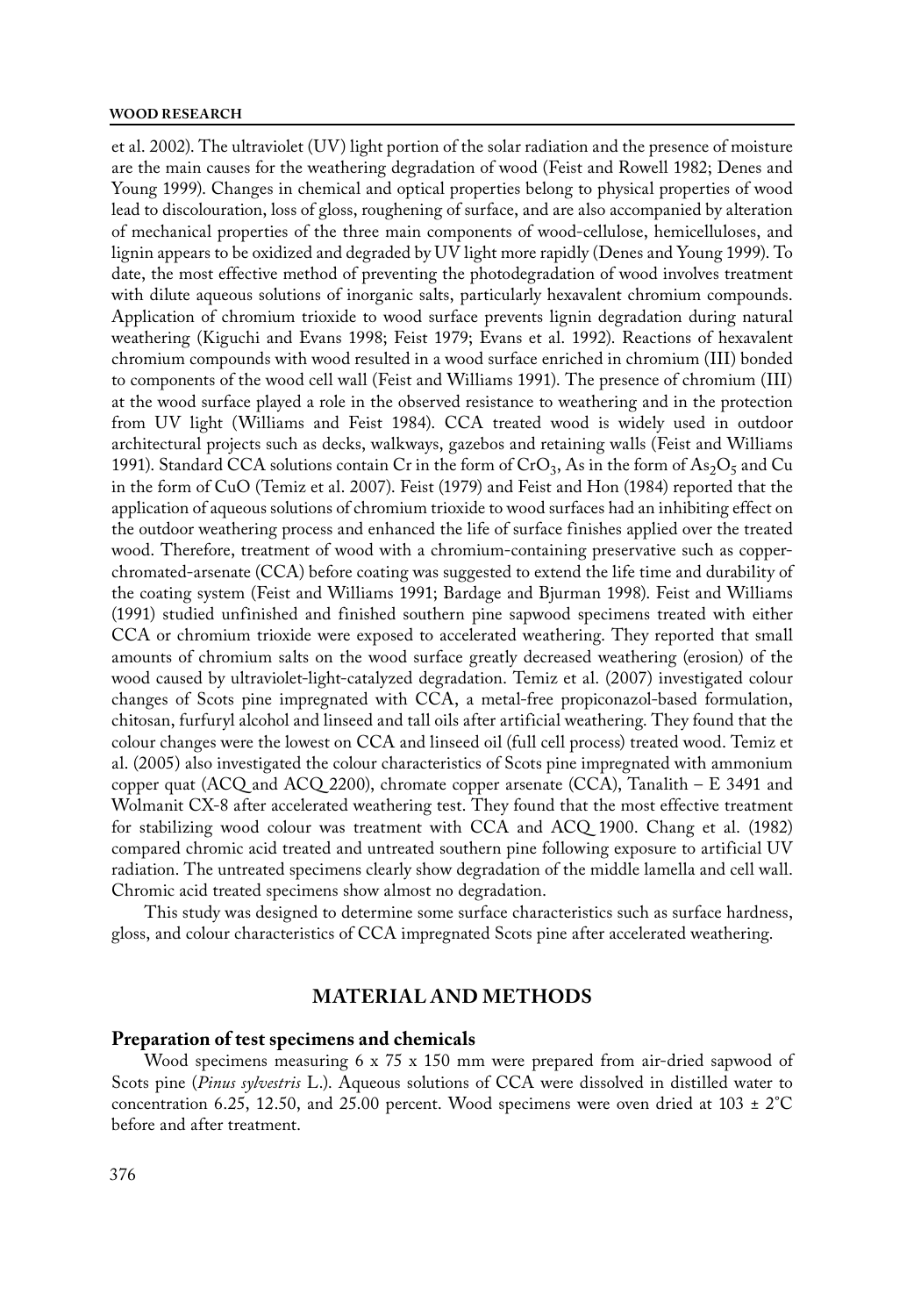#### **Impregnation method**

Wood specimens were impregnated with 6.25, 12.50, and 25.00 percent aqueous solutions of CCA according to ASTM D 1413-76 (1976). Retention of CCA was calculated from the following equation:

$$
\begin{array}{ccc}\n & G \times C & \\
\text{Retention =} & \text{---} & \text{---} & \text{---} & \text{---} & \text{---} & \text{---} & \text{---} & \text{---} & \text{---} & \text{---} & \text{---} & \text{---} & \text{---} & \text{---} & \text{---} & \text{---} & \text{---} & \text{---} & \text{---} & \text{---} & \text{---} & \text{---} & \text{---} & \text{---} & \text{---} & \text{---} & \text{---} & \text{---} & \text{---} & \text{---} & \text{---} & \text{---} & \text{---} & \text{---} & \text{---} & \text{---} & \text{---} & \text{---} & \text{---} & \text{---} & \text{---} & \text{---} & \text{---} & \text{---} & \text{---} & \text{---} & \text{---} & \text{---} & \text{---} & \text{---} & \text{---} & \text{---} & \text{---} & \text{---} & \text{---} & \text{---} & \text{---} & \text{---} & \text{---} & \text{---} & \text{---} & \text{---} & \text{---} & \text{---} & \text{---} & \text{---} & \text{---} & \text{---} & \text{---} & \text{---} & \text{---} & \text{---} & \text{---} & \text{---} & \text{---} & \text{---} & \text{---} & \text{---} & \text{---} & \text{---} & \text{---} & \text{---} & \text{---} & \text{---} & \text{---} & \text{---} & \text{---} & \text{---} & \text{---} & \text{---} & \text{---} & \text{---} & \text{---} & \text{---} & \text{---} & \text{---} & \text{---} & \text{---} & \text{---} & \text{---} & \text{---} & \text{---} & \text{---} & \text{---} & \text{---} & \text{---} & \text{---} & \text{---} & \text{---} & \text{---} & \text{---} & \text{---} & \text{---} & \text{---} & \text{---} & \text{---} & \text{---} & \text{---} & \text{---} & \text{---} & \text{---} & \text{---} & \text{---
$$

where: G - amount of solution absorbed by wood that is calculated by  $T_2 - T_1$ ,

 $T<sub>2</sub>$  - masses of wood after impregnation (g),

 $T_1$ - masses of wood before impregnation (g),

C - solution concentration as percentage, and

V - volume of the specimen as cm3.

#### **Accelerated weathering test**

Accelerated weathering experiment was performed in a QUV weathering tester with eight UVA 340 lamps. The weathering schedule involves a continuous light irradiation of 8 h following with a condensation for 4 h. The average irradiance was  $0.89 \text{ W.m}^{-2}$  at 340 nm wavelengths. The temperature of the light irradiation period and the condensation period was 60°C and 50°C, respectively. Wood specimens were mounted on aluminium panels before placing in the QUV. The changes on wood specimens were monitored every 100 h for a total 500 h.

## **Surface hardness test**

The surface hardness of test specimens was measured as the König hardness according to ASTM D 4366–95 (1995). Wood specimens were placed on the panel table, and a pendulum was placed on the panel surface. Then, the pendulum was deflected through 6° and released, at the same time, a stopwatch was started. The time for the amplitude to decrease from 6° to 3° was measured as König hardness. Five replications were made for each group.

#### **Gloss test**

The gloss values of wood specimens were determined according to ASTM D 523 (1970) with a measuring device (Micro-TRI-Gloss). The chosen geometry was an incidence angle of 60º. Results were based on a specular gloss value of 100, which relates to the perfect condition under identical illuminating and viewing conditions of a highly polished, plane, black glass surface. Five replications were made for each group.

# **Colour test**

The colour parameters *a\**, *b\**, and *L\** were determined by the CIEL*\*a\*b\** method. The *L\** axis represents the lightness, whereas *a\** and *b\** are the chromaticity coordinates. The +*a\** and -*a\** parameters represent red and green, respectively. The +*b\** parameter represents yellow, whereas -*b\** represents blue. *L\** can vary from 100 (white) to zero (black) (Zhang 2003). The colours of the specimens were measured by a colourimeter (X-Rite SP Series Spectrophotometer) before and after accelerated weathering. The measuring spot was adjusted to be equal or not more than onethird of the distance from the centre of this area to the receptor field stops. The colour difference, *(∆E\*)* was determined for each wood as follows ASTM D 1536–58 T (1964):

$$
\Delta a^* = a^*_{f} - a^*_{i}
$$
  
\n
$$
\Delta b^* = b^*_{f} - b^*_{i}
$$
\n(2)

377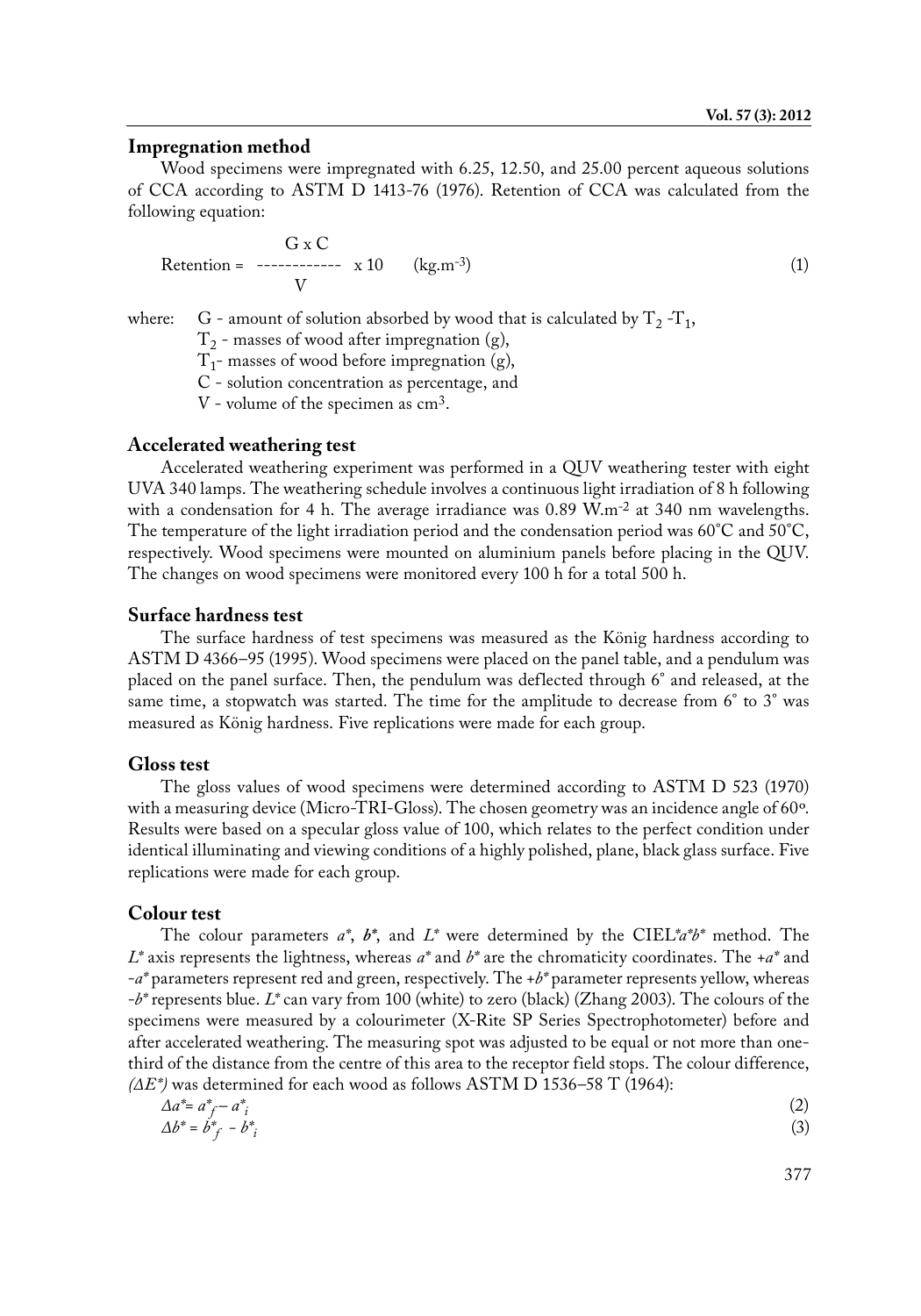| $\Delta L^* = L_f^* - L_i^*$                                              |  |
|---------------------------------------------------------------------------|--|
| $(\Delta E^*) = [(\Delta a^*)^2 + (\Delta b^*)^2 + (\Delta L^*)^2]^{1/2}$ |  |

where: *∆a\**, *∆b\**, and *∆L\** the changes between the initial and final interval values. Five replications were made for each group.

## **RESULTS AND DISCUSSION**

## **Surface hardness**

Surface hardness is given in Tab. 1 along with the retention of the Scots pine due to impregnated chemicals.

| <b>Chemicals   Conc.   Retention </b> |       |               | <b>Before</b>                                                                 | After accelerated weathering |      |      |      |      |  |  |  |  |  |  |  |  |
|---------------------------------------|-------|---------------|-------------------------------------------------------------------------------|------------------------------|------|------|------|------|--|--|--|--|--|--|--|--|
|                                       | (%)   | $(kg.m^{-3})$ | accelerated<br>weathering                                                     | 100h                         | 200h | 300h | 400h | 500h |  |  |  |  |  |  |  |  |
| Untreated                             |       |               | 78.00 (4.97) 38.00 (4.76) 31.80 (1.10) 34.80 (3.90) 31.25 (8.26) 28.80 (4.66) |                              |      |      |      |      |  |  |  |  |  |  |  |  |
|                                       | 6.25  | 41.75         | $(66.75 (14.36)36.00 (9.87)34.75 (4.32)35.00 (6.99)34.75 (7.61)32.67(7.45)$   |                              |      |      |      |      |  |  |  |  |  |  |  |  |
| <b>CCA</b>                            | 12.50 | 85.33         | 57.00 (6.81) 40.20 (7.01) 34.60 (4.75) 31.60 (3.14) 33.20 (2.42) 33.80 (4.79) |                              |      |      |      |      |  |  |  |  |  |  |  |  |
|                                       | 25.00 | 128.62        | 48.83 (9.77) 41.40 (7.57) 32.17 (2.86) 25.40 (4.31) 31.20 (4.55) 36.80 (8.65) |                              |      |      |      |      |  |  |  |  |  |  |  |  |

*Tab. 1: Surface hardness of CCA treated Scot pine after accelerated weathering.*

Note: Values in parenthesis are standard deviations.

Retention values were calculated as 41.75 kg.m-3, 85.33 kg.m-3, and 128.62 kg.m-3 for 6.25, 12.50, and 25.00 percent of CCA treated Scots pine, respectively. Chromated copper arsenate (CCA) impregnation decreased surface hardness of wood surface compared to untreated Scots pine before accelerated weathering. However, CCA treatment had a contributory effect on the hardness of Scots pine specimens after 500 h accelerated weathering. For this reason, while the surface hardness was decreased approximately by 51 %, 40 %, and 24 % for 6.25, 12.50, and 25.00 percent of CCA treated Scots pine, respectively, it was decreased by 63 % for untreated Scots pine after 500 h accelerated weathering. Therefore, Scots pine wood impregnated with CCA could lead to the increases in surface hardness after accelerated weathering.

#### **Gloss**

Data for the specular gloss of the wood surfaces at a 60° incidence angle measured before and after exposure to accelerated weathering are given in Tab. 2.

While the highest gloss value was 4.36 for untreated Scots pine, the lowest gloss value was 2.15 for the 12.50 % CCA treated Scots pine before accelerated weathering. For this reason, chromated copper arsenate (CCA) impregnation limited the glossiness to a point in Scots pine before the exposure, possibly owing to the absorption and dispersion of the reflected rays by salt crystals prominent in the large lumens of the tracheids in the wide early wood sections of the grains.  $\text{HCrO}_4^-$  ion in CCA solution is usually cited photoactivate.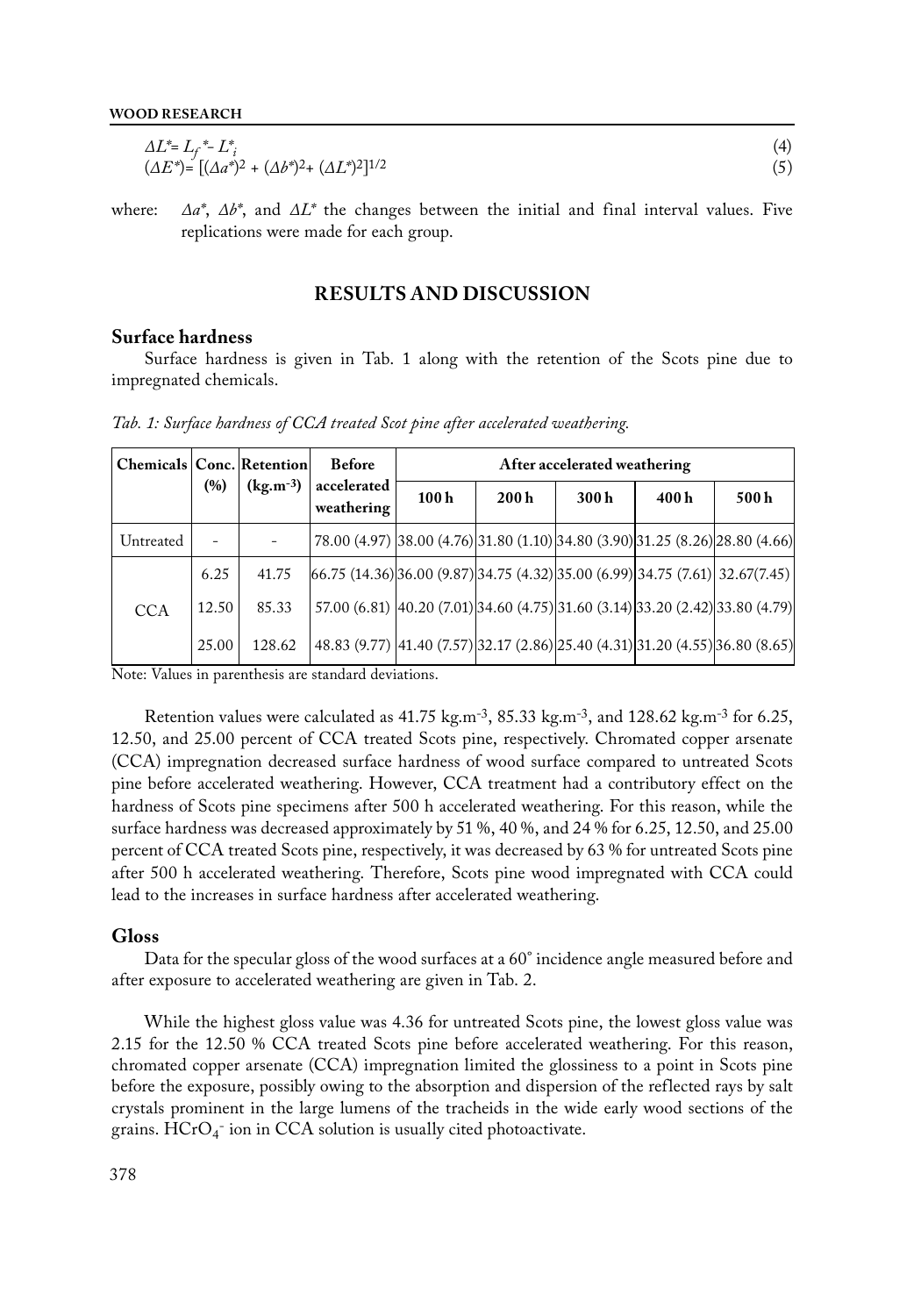| Chemicals   Conc.   Retention |                          |                          | <b>Before</b>                                          |      |                                        | After accelerated weathering |            |            |
|-------------------------------|--------------------------|--------------------------|--------------------------------------------------------|------|----------------------------------------|------------------------------|------------|------------|
|                               | (%)                      | $(kg.m^{-3})$            | accelerated<br>weathering                              | 100h | 200h                                   | 300h                         | 400h       | 500h       |
| Untreated                     | $\overline{\phantom{0}}$ |                          | $4.36(0.83)$ 3.43(0.12)                                |      | 3.13(0.52)                             | 3.13(0.35)                   | 3.18(0.34) | 3.16(0.29) |
|                               | 6.25                     | 41.75                    |                                                        |      | $2.46(0.31)$ $2.30(0.31)$ $2.43(0.30)$ | 2.10(0.38)                   | 2.70(0.39) | 2.72(0.48) |
| <b>CCA</b>                    | 12.50                    | 85.33                    | $2.15(0.17)$ 2.08(0.19)                                |      |                                        | $2.00(0.20)$   $2.07(0.06)$  | 1.98(0.22) | 2.45(0.51) |
| $\sim$ $\sim$<br>$- - -$      | 25.00                    | 128.62<br>$\blacksquare$ | $\vert 2.23 \, (0.34) \vert 2.25 \, (0.31) \vert$<br>. |      |                                        | $2.30(0.35)$   $2.54(0.22)$  | 1.90(0.18) | 2.00(0.52) |

*Tab. 2: Gloss values of CCA treated Scots pine after accelerated weathering.*

Note: Values in parenthesis are standard deviations.

Thus, the presence of photoactive ion on the wood surface was assumed to cause some loss in glossiness of Scots pine. This result is consistent with the outdoor performance of CCB (chromated copper boron) impregnated Scot pine before varnish coating (Yalinkilic et al. 1999). While untreated Scots pine showed drastic gloss loss during the first 100 h accelerated weathering, it was not observed in all CCA treated Scots pine. Gloss loss values were approximately 21 % for control, while it was 6.5 % and 3.2 % for 6.25 and 12.50 percent of CCA treated Scots pine, respectively. Moreover, the gloss values of 25.00 percent of CCA treated Scots pine slightly increased after 100 h accelerated weathering. The gloss values of 6.25 and 12.50 percent of CCA treated Scots pine were increased after 500 h accelerated weathering, while it was decreased to some extent in 25.00 percent of CCA treated Scots pine. As a result, CCA impregnation decreased the gloss loss of Scots pine before accelerated weathering; however, it improved the gloss loss of Scots pine compared to untreated Scots pine after accelerated weathering as shown in Tab. 2.

## **Colour**

Tab. 3 shows the overall changes in colour (*∆E\**) due to the accelerated weathering of the CCA treated and untreated Scots pine.

| Chemicals Conc. Before accelerated | (%)                    | weathering |                                                          | After accelerated weathering |               |                      |                                                          |               |              |                                  |                                                    |                                                                              |              |                      |               |                                                    |              |                      |              |                                                                                                                        |              |                                  |              |
|------------------------------------|------------------------|------------|----------------------------------------------------------|------------------------------|---------------|----------------------|----------------------------------------------------------|---------------|--------------|----------------------------------|----------------------------------------------------|------------------------------------------------------------------------------|--------------|----------------------|---------------|----------------------------------------------------|--------------|----------------------|--------------|------------------------------------------------------------------------------------------------------------------------|--------------|----------------------------------|--------------|
|                                    |                        | a          |                                                          | $\Delta L^*$                 | $\Lambda a^*$ | 100h<br>$\Delta b^*$ | $\Delta E^*$                                             | $\Lambda L^*$ | $\Delta a^*$ | 200 <sub>h</sub><br>$\Delta b^*$ | $\Delta E^*$                                       | $\Lambda L^*$                                                                | $\Delta a^*$ | 300h<br>$\Delta b^*$ | $\Lambda E^*$ | $\Lambda L^*$                                      | $\Delta a^*$ | 400h<br>$\Delta b^*$ | $\Delta E^*$ | $\Delta L^*$                                                                                                           | $\Delta a^*$ | 500 <sub>h</sub><br>$\Delta b^*$ | $\Delta E^*$ |
| Untreated                          |                        |            | 74.45 7.75 27.34                                         |                              |               |                      | -7.88 5.72 11.19 14.84 -11.30 7.80 12.62 18.66           |               |              |                                  |                                                    |                                                                              |              |                      |               |                                                    |              |                      |              | $-13.53$ 8.65 10.93 19.45 $-14.79$ 8.93 10.36 20.16 $-15.75$ 9.72 10.31 21.20                                          |              |                                  |              |
| <b>CCA</b>                         | 6.25<br>12.50<br>25.00 |            | 66.34 4.16 23.22<br>63.81 3.50 22.31<br>60.92 2.60 21.80 |                              |               | $-0.97$ 1.83 6.51    | $-1.43$ 3.03 8.40 9.12<br>7.03<br>$-0.41$ 2.38 7.10 7.56 |               |              |                                  | $-8.64$ 7.53 9.84 15.18<br>$-6.88$ 6.72 9.50 13.55 | $-8.23$ 6.39 7.83 13.09 $-10.28$ 7.60 8.33 15.33<br>$-10.25$ 7.96 8.37 15.48 |              |                      |               | $-10.64$ 8.70 10.21 17.18 $-12.83$ 9.25 8.36 17.97 |              |                      |              | $-14.38$ 9.76 8.09 19.26<br>$-12.55$ 7.99 6.29 16.20 $-14.04$ 8.27 5.86<br>$-11.66$ 8.53 6.77 16.00 $-13.11$ 8.84 5.97 |              |                                  | 1736<br>1697 |

*Tab. 3: Colour changes of CCA treated Scots pine after accelerated weathering.*

In addition, changes in the individual *∆L\*, ∆a\*,* and *∆b\** were also examined. The lowest values of *∆L*\* that is the most sensitive parameter of the wood surface quality were obtained for the untreated Scots pine after all the accelerated weathering periods. The negative lightness stability (*∆L*\*) values occurred during the accelerated weathering. Therefore, the wood surface got rougher and darker during the accelerated weathering (Grelier et al. 2000). Depolymerization of the lignin on the exposed surface may also render the surface darker (Temiz et al. 2005). The results showed that all the CCA treated Scots pine caused less changes in the lightness than untreated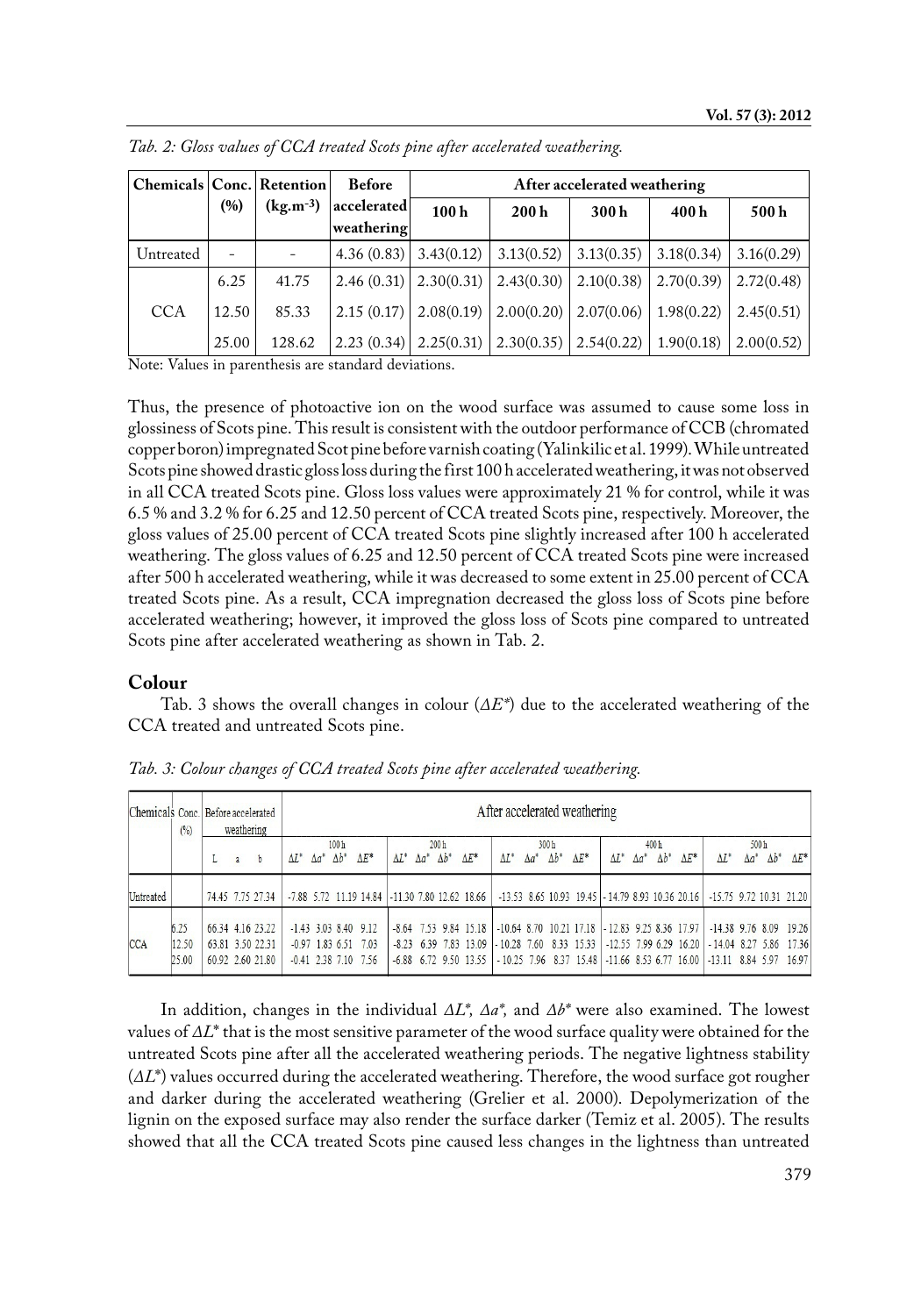#### **WOOD RESEARCH**

Scots pine. Moreover, higher concentration levels of CCA resulted in lower *∆L\** values of Scots pine after each of the accelerated weathering periods. Positive values of *∆a*\* indicate a tendency of wood surface to become reddish. The *∆a\** of weathered Scots pine was increased and became even more reddish. *∆a\** of untreated Scots pine was rapidly increased after 100 and 200 h, followed by a slightly increased in other accelerated weathering periods. Positive values of *∆b\** indicate a tendency of wood surface to become yellowish. During the first 100 h accelerated weathering exposure, *∆b* was sharply increased for all treated and untreated Scots pine. The results demonstrated that *∆a* and *∆b\** of untreated and treated Scots pine had positive values after accelerated weathering. The increase in the chromaticity coordinate (*∆a\**) and (*∆b\**) may be explained by the modification of some chromophoric groups of lignin (Grelier et al. 2000). According to the results, *∆a* and *∆b\**  of CCA treated Scots pine were lower than untreated Scots pine after accelerated weathering periods. So, it can be concluded that CCA impregnation reduced reddish and yellow colours of Scots pine. The highest *∆E\** was observed on the untreated Scots pine during all the accelerated weathering periods. *∆E\** of CCA treated Scots pine was decreased to some extent. For this reason, the chromium in CCA formulation contributes to the stabilization of wood surface against UV light degradation (Temiz et al. 2005). The higher concentration levels of CCA resulted in lower *∆E\** of Scots pine. Moreover, *∆E\** showed a systematic trend to higher values with the increasing weathering time. Chromated copper arsenate (CCA) treatment demonstrated that the colour of wood surface was stabilized and not sensitive to UV light degradation. This can be attributed to the formation of complexes between chromium and quaiacyl units of lignin (Zhang and Kamdem 2000, Liu 1997, Pizzi 1980).

## **CONCLUSIONS**

Surface hardness, gloss, and colour characteristics of CCA treated Scots pine after the accelerated weathering were investigated in the study. CCA impregnation was concluded to cause loss in gloss and to decrease the surface hardness of Scots pine. However, it increased the gloss and surface hardness of Scots pine after the accelerated weathering. Following the first 100 h of weathering period, surface hardness and gloss of untreated Scots pine were sharply decreased. The decrease in *∆L\** at all weathering periods indicated that the specimens became darker. The increase in the chromaticity coordinates, *∆a\** and *∆b\** for Scots pine indicated the yellowing and reddishness due to the accelerated weathering. The higher colour changes resulting from the accelerated weathering for untreated Scots pine were due to the higher contribution from the chromaticity coordinates, *∆a\*, ∆b\**, and *∆L\** (Tab. 3). Therefore, the contributions of chromaticity coordinates, *∆a\*, ∆b\**, and *∆L\** to overall colour changes in CCA treated wood during the accelerated weathering were found to be lower than untreated Scots pine. The results showed that the total colour changes (*∆E\**) in CCA treated Scots pine were lower than untreated Scots pine.

## **REFERENCES**

- 1. ASTM D 1413-76, 1976: Standard test method of testing wood preservatives by laboratory soilblock cultures.
- 2. ASTM D 4366-95, 1995: Standard test methods for hardness of organic coatings by pendulum test.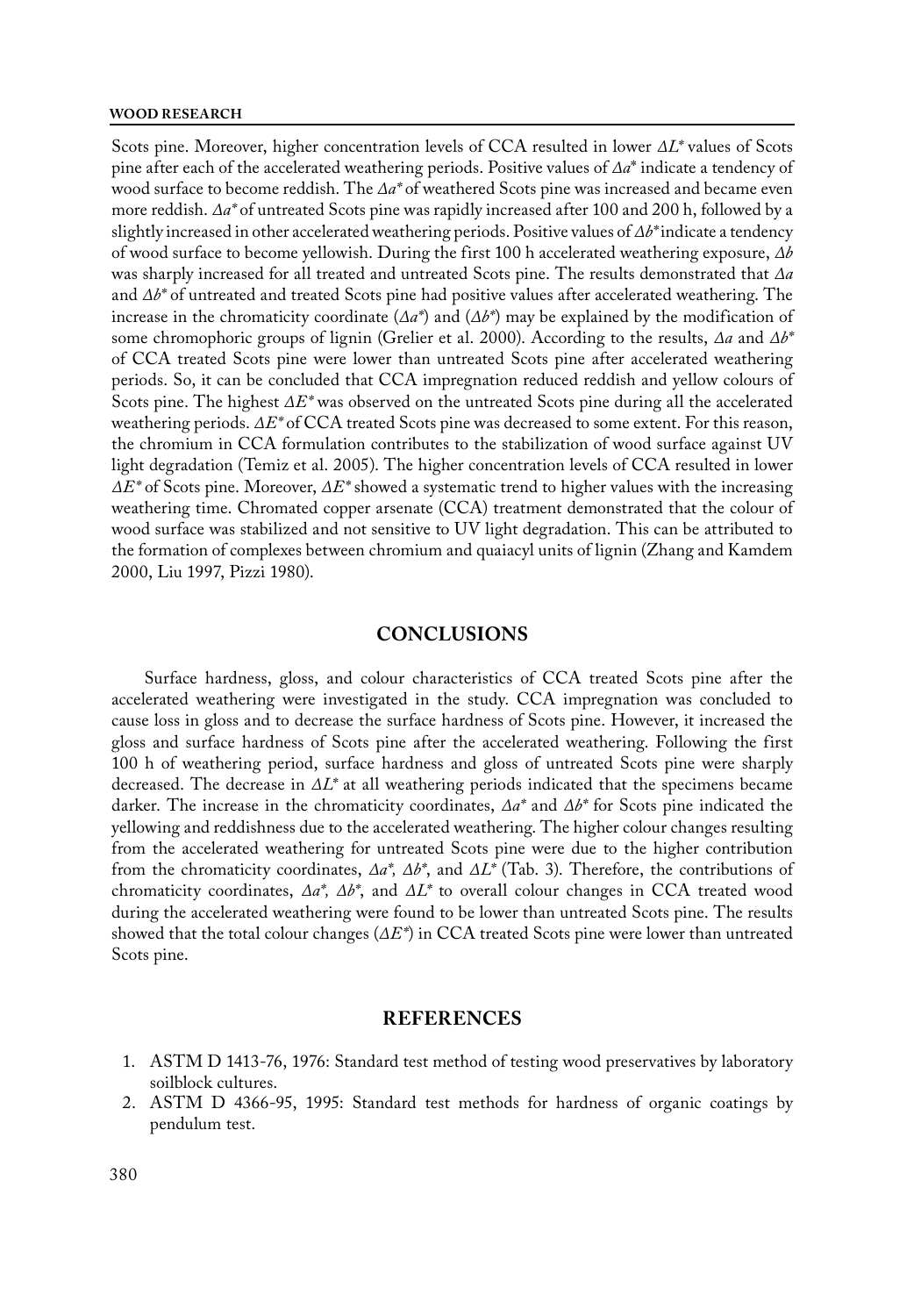- 3. ASTM D 523-67, 1970: Standard method of test for specular gloss.
- 4. ASTM D 1536-58 T, 1964: Tentative method of test color difference using the colormaster differential colorimeter.
- 5. Bardage, S.L., Bjurman, J., 1998: Adhesion of waterborne paints to wood. J. Coat. Technol. 70(878): 39–47.
- 6. Chang, S.T., Hon, D.N.S., Feist, W.C., 1982: Photodegradation and photoprotection of wood surfaces. Wood Fiber Sci. 14(2): 104–117.
- 7. Denes, A.R., Young, R.A., 1999: Reduction of weathering degradation of wood through plasma-polymer coating. Holzforschung 53(6): 632–640.
- 8. Evans, P.D., Michell, A.J., Schmalzl, K.J., 1992: Studies of the degradation and protection wood surfaces. Wood Sci. Technol. 26(2): 151-153.
- 9. Evans, P.D., Owen, N.L., Schmid, S., Webster, R.D., 2002: Weathering and photostability of benzoylated wood. Polym. Degrad. Stab. 76(2): 291–303.
- 10. Feist, W.C., 1979: Protection of wood surfaces with chromium trioxide. U.S. Forest Service Res. Pap. FPL 339. USDA Forest Service, Forest Products Laboratory, Madison, WI, 11 pp.
- 11. Feist, W.C., Rowell, R.M., 1982: Ultraviolet degradation and accelerated weathering of chemically modified wood. In: Graft copolymerization of lignocellulosic fibers. Ed. D.N.S. Hon, ACS Symposium No. 187, Chapter 21. Pp 349-370. Am. Chem. Soc. Washington D.C..
- 12. Feist, W.C., Hon, D.N.S., 1984: Chemistry of weathering and protection. In: The chemistry of solid wood. Rowell R.M. (Ed.), Advances in Chemistry No. 207 Chapter 11. Pp 401-451, American Chemical Society.
- 13. Feist, W.C., Williams, R.S., 1991: Weathering durability of chromium-treated southern pine. Forest Prod. J. 41(1): 8–14.
- 14. Grelier, S., Castellan, A., Kamdem, D.P., 2000: Photo-protection of copper amine treated wood. Wood Fiber Sci. 32(2): 196-202.
- 15. Kiguchi, M., Evans, P.D., 1998: Photostabilization of wood surface using a grafted benzophenone UV absorber. Polym. Degrad. Stab. 61(1): 33–45.
- 16. Liu, R., 1997: The influence of didecyldimethylammonium chloride (DDAC) treatment on wood weathering. Ph.D. Thesis, The University of British Colombia, 193 pp.
- 17. Pizzi, A., 1980: Wood waterproofing and lignin crosslinking by means of chromium trioxide/guaiacyl units complexes. J. Appl. Polym. Sci. 25(11): 2547-2553.
- 18. Temiz, A., Yildiz, U.C., Aydin, I., Eikenes, M., Alfredsen, G., Colakoglu, G., 2005: Surface roughness and colour characteristics of wood treated with preservatives after accelerated weathering test. App. Surf. Sci. 250(1-4): 35-42.
- 19. Temiz, A., Terziev, N., Eikenes, M., Hafren, J., 2007: Effect of accelerated weathering on surface chemistry of modified wood. App. Surf. Sci. 253(12): 5355-5362.
- 20. Williams, R.S., Feist, W.C., 1984: Application of ESCA to evaluate wood and cellulose surfaces modified by aqueous chromium trioxide treatment. Colloids and Surfaces 9(3): 253-271.
- 21. Williams, R.S., Feist, W.C., 1985: Wood modified by inorganic salts: Mechanism and properties. I. Weathering rate, water repellency, and dimensional stability of wood modified with chromium (III) nitrate vs. chromic acid. Wood Fiber Sci. 17(2): 184-198.
- 22. Williams, R.S., Feist, W.C., 1988: Performance of finishes on wood modified with chromium nitrate versus chromic acid. Forest Prod. J. 38(11-12): 32-35.
- 23. Yalinkilic, M.K., 2000: Improvement of boron immobility in the borate treated wood and composite materials. Ph.D. Thesis, Kyoto University, Kyoto, Japan, 151 pp.